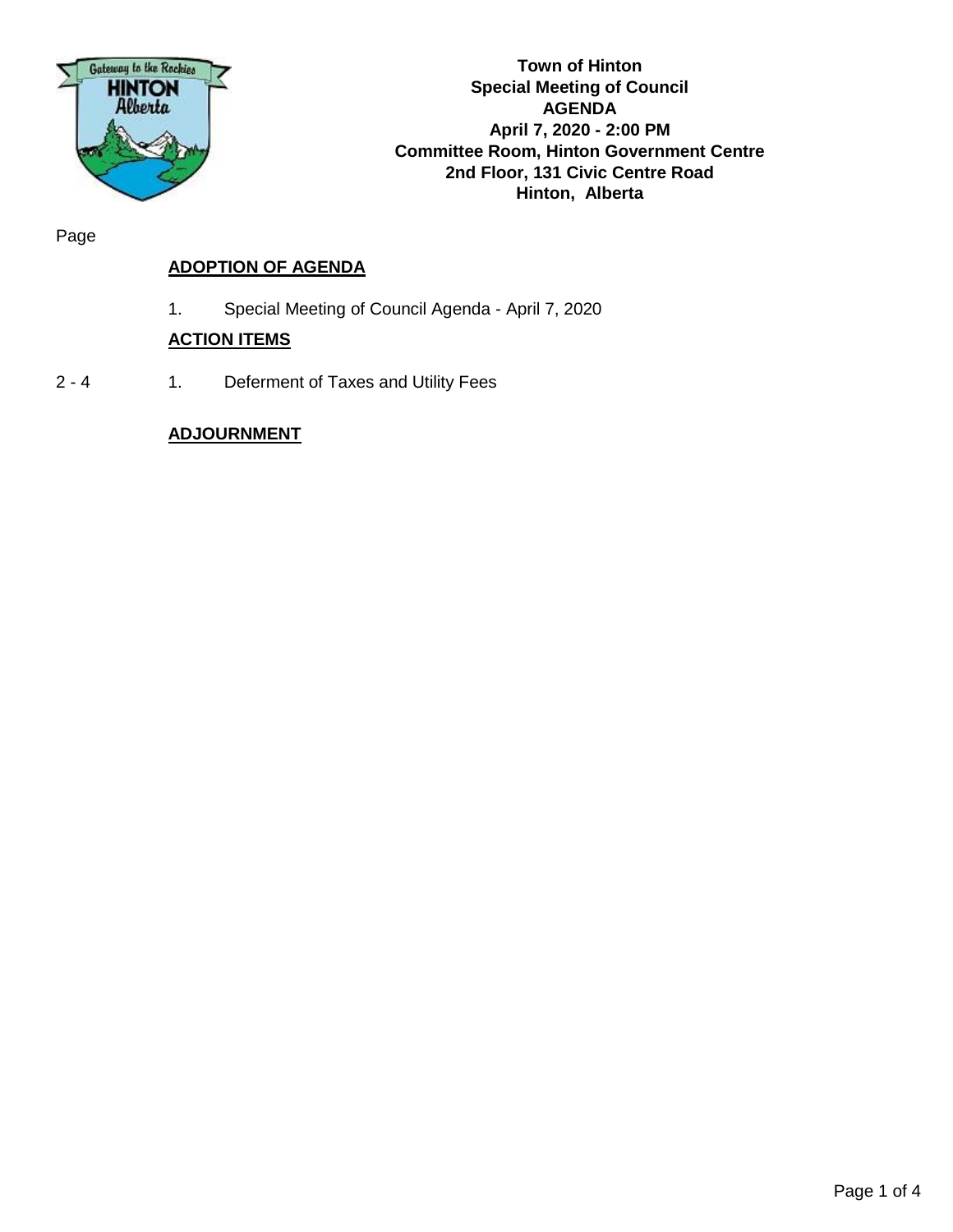

# **TOWN OF HINTON Administrative Report**

# ☐ **DIRECTION REQUEST** ☒ **REQUEST FOR DECISION** ☐ **INFORMATION ITEM**

## **DATE**: Special Council Meeting April 7, 2020

**PRESENTED BY**: Emily Olsen, Interim Chief Administrative Officer

## **RE**: **DEFERMENT OF TAXES AND UTILITY FEES**

#### **Recommended Action**

- *1. That Council approve to extend the deadline for payment of 2020 Property Taxes from June 30, 2020 to August 31, 2020 in order to provide residents and businesses payment deferral as a result of the COVID-19 pandemic.*
- *2. That Council approve deferring payment of Town Utilities for a period of 120 days covering the billings for April, May, June and July 2020 including the cancellation of any associated penalties in order to provide residents and businesses payment deferral as a result of the COVID-19 pandemic.*
- *3. That Council rename the Recreation Expansion Reserve to the Climatic and Emergency Response Reserve.*
- *4. That Council directs Administration to seek operational, service, and capital expenditure adjustments to respond to the COVID-19 pandemic and where needed utilize funding from the Climatic and Emergency Response Reserve to address the 2020 operational shortfall.*

## **Background**

During these extraordinary times the Province of Alberta has announced a deferral program for businesses on the Education Tax for six months and has frozen Education Property Tax at 2019 levels. The Province also announced a program for all Albertans to defer electricity and natural gas payments. Other Alberta municipalities have offered deferral programs for property taxes and utility payments.

## **Analysis**

## **Tax Deferment**

Under the Municipal Government Act S.347(1) Council may consider with or without conditions to defer the collection of a tax; cancel or reduce tax arrears; or cancel or refund all or part of a tax. Council does not have the authority to change assessments or the way assessments are determined.

The Town of Hinton collects 90% of property taxes owing between May and September each year, and for 2020, taxation is estimated to collect \$17.9M (\$13M Municipal and \$4.9M for Requisition Tax) during these months. Administration has analyzed the impact of deferring the collection of property taxes for a sixty-day period from June 30<sup>th</sup> until August 31<sup>st</sup>. During this time the Town would continue to send out tax notices but would extend the period for payment to the new deadline date of August 31, 2020.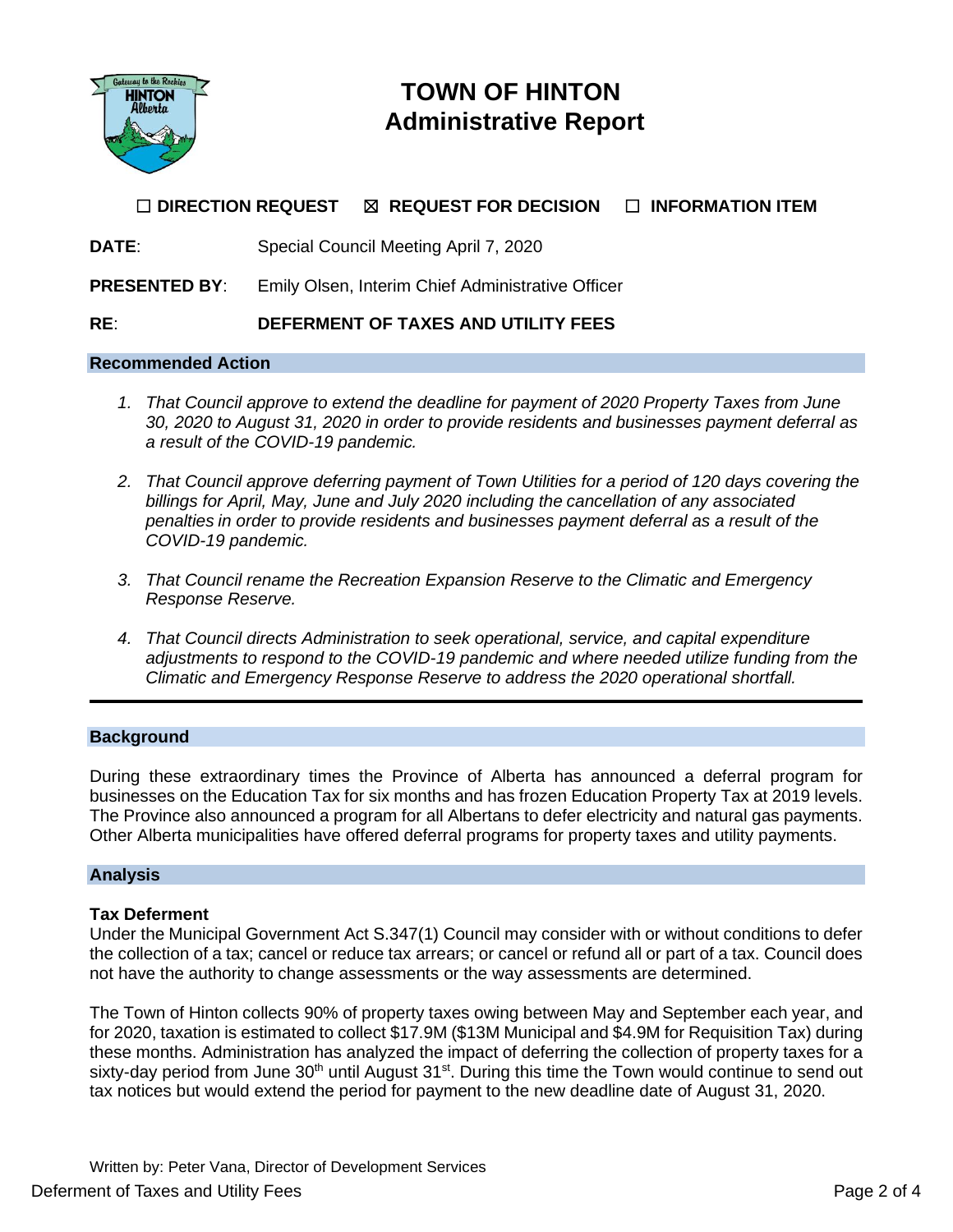The financial impact of this deferral will result in a projected revenue shortfall of \$103,000. The shortfall will come from losses in investment income of \$50,000 and penalty income of \$53,000.

#### **Utility Deferment**

The Town of Hinton typically collects between \$330,000 and \$500,000 in utility revenue each month. The billing cycle for utilities is on a two-month period. The Town receives on average approximately \$2,000 bi-monthly or \$6,000 over a five-month period in penalty revenue.

Administration has reviewed the financial impact of deferring utility payments for a two-billing cycle or four-month period. The projected loss of revenue will be approximately \$11,000. This shortfall will come from losses in investment income of \$5,000 and penalty income of \$6,000.

The Town has made and continues to make operational decisions to balance revenue losses with service level reductions, permanent and temporary layoffs, and facility closures. Even with service level reductions, employee layoffs and facility closures, the financial projections identified during the pandemic will result in an operational shortfall of approximately \$306,012. The loss of revenue as a result of the deferral of taxes and utilities projected at \$114,000 is over and above the projected operational shortfall to date of \$192,012. It is for this reason that Administration is also recommending Council establish a Climatic and Emergency Response Reserve to address extraordinary events such as COVID 19, and other potential climate change disasters, such as wildfire related to effect the mountain pine beetle. The reserve dollars are recommended to come from renaming and allocating the money in the Recreation Centre Expansion Reserve. The Reserve has \$240,000 in 2019 and is projected to \$480,000 at the end of 2020.

| <b>Financial Implications</b>               |                                                   |
|---------------------------------------------|---------------------------------------------------|
| <b>Items</b>                                | <b>Comments</b>                                   |
| <b>Operating Cost/Implications</b>          | \$306,011 Operational Shortfall                   |
| <b>Capital Cost</b>                         | None                                              |
| <b>Budget Available</b>                     | \$0                                               |
| Source of Funds                             | Operational reductions and adjustments \$204,396  |
| <b>Budgeted Amount</b><br>$\circ$           | Climatic and Emergency Response Reserve \$306,012 |
| Grants (successful/unsuccessful)<br>$\circ$ |                                                   |
| <b>Unbudgeted Costs</b>                     | Anticipated losses in revenue \$362,657           |
| Options for where to acquire the<br>$\circ$ | Tax and Utility deferral revenue loss \$114,000   |
| necessary funds                             | Expenditures incurred or anticipated \$33,751     |
|                                             | *60day estimated projection                       |

#### **Implications of Decision**

#### **Level of Service Implications** (if applicable)

 $\circ$  The pandemic has resulted in closure of recreation facilities, park structures, FCSS services.

## **Public Engagement** (if applicable)

o None

#### **Communications**

o There have been weekly communications related to the pandemic and there will be additional communications through media releases, website, and other media on the tax and utility deferral.

### **Risk / Liability** (if applicable)

- $\circ$  These measures will provide relief to businesses and residents during the pandemic.
- $\circ$  Funding the relief plan may result in permanent and temporary loss of some services.